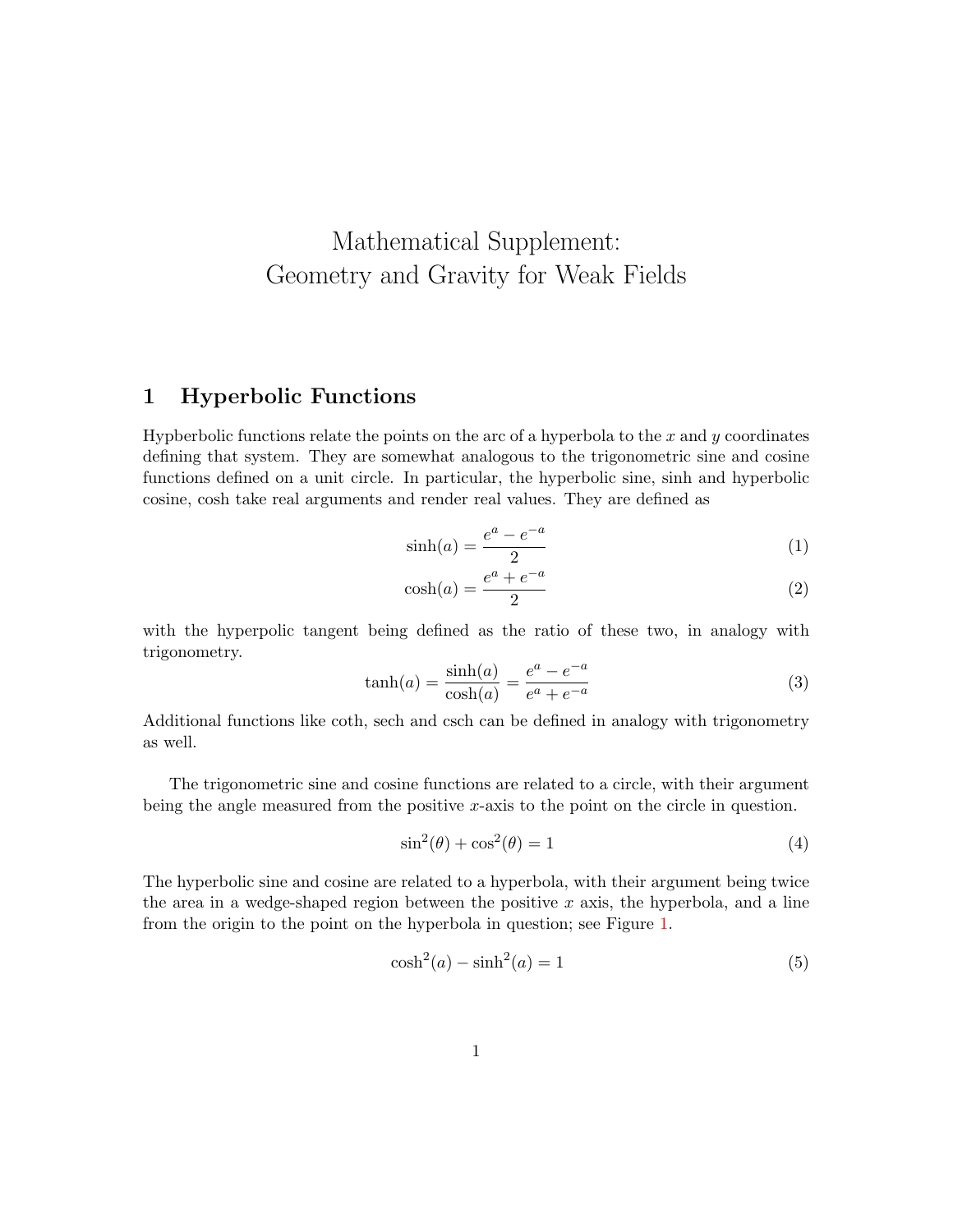

<span id="page-1-0"></span>Figure 1: The hyperbolic sine and cosine take a real argument, a, twice the wedge-shaped area highlighted in red, and relate it to the  $x (= \cosh(a))$  and  $y (= \sinh(a))$  coordinates as shown by the red lines. Credit: Wikipedia

Graphically, the hyperbolic sine and cosine relate the area shown in red in Figure [1](#page-1-0) to the  $x$  and  $y$  axes.

$$
x = \cosh(a) \tag{6}
$$

$$
y = \sinh(a) \tag{7}
$$

Note that the area indicated is half the argument of the sinh and cosh functions. Since they take an area as an argument, their inverse functions are sometimes referred to as the area hyperbolic sine, cosine, etc.

### 2 Matrix and Vector Operations

#### 2.1 Matrix and Vector Multiplication

To multiply two vectors together we have

$$
\mathbf{A} \cdot \mathbf{B} = A^{\mu} B_{\mu} = A^{\mu} \eta_{\mu\nu} B^{\nu} = A^0 B_0 + A^1 B_1 + A^2 B_2 + A^3 B_3
$$

This is called an *inner product* of  $\boldsymbol{A}$  and  $\boldsymbol{B}$  and must occur between a contravariant and covariant vector, i.e., one with an upper index and one with a lower index. It is clearly symmetric and it commutes.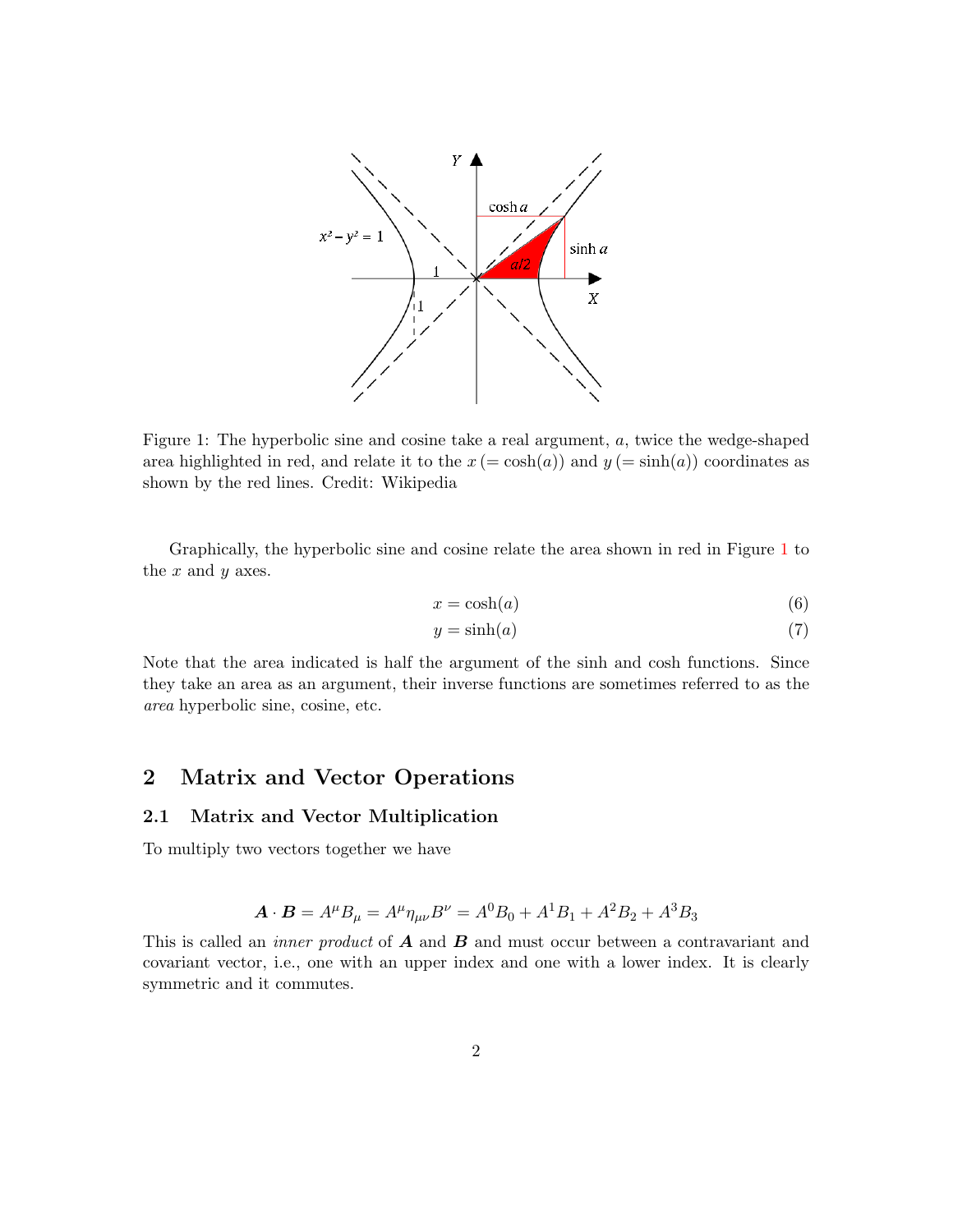There is in general no cross product - it is only defined in 3-dimensions. In any case, we will not have need of an antisymmetric multiplication operator between vectors for this course.

We often have to multiply a vector by a matrix. A coordinate transformation is an example. We can use a shorthand component notation for this.

$$
V^{\mu'} = A^{\mu'}{}_\beta V^\beta
$$

This operation takes a vector  $V$  into some primed coordinate system. The vector remains the same, of course, only its coordinates are different. That is why we generally put the prime on the coordinate indices, not on the vector itself, but this is a matter of taste.

We can also write this in a different form by using bold typeface to indicate matrix and vector multiplication. In that case, the only place to put the prime is on the vector itself, but you should not be confused that  $V$  is different from  $V'$ : They are the same vector, just represented in different coordinate systems.

$$
\mathbf{V}' = \mathbf{A}\mathbf{V}
$$

Explicitly we have

<span id="page-2-0"></span>
$$
(V_{0'}, V_{1'}, V_{2'}, V_{3'}) = \begin{pmatrix} A_{00} & A_{10} & A_{20} & A_{30} \\ A_{01} & A_{11} & A_{21} & A_{31} \\ A_{02} & A_{12} & A_{22} & A_{32} \\ A_{03} & A_{13} & A_{23} & A_{33} \end{pmatrix} \begin{pmatrix} V_{0} \\ V_{1} \\ V_{2} \\ V_{3} \end{pmatrix}
$$
 (8)

The components of  $V'$  are

$$
V_{0'} = V_0 A_{00} + V_1 A_{10} + V_2 A_{20} + V_3 A_{30}
$$
  
\n
$$
V_{1'} = V_0 A_{01} + V_1 A_{11} + V_2 A_{21} + V_3 A_{31}
$$
  
\n
$$
V_{2'} = V_0 A_{02} + V_1 A_{12} + V_2 A_{22} + V_3 A_{32}
$$
  
\n
$$
V_{3'} = V_0 A_{03} + V_1 A_{13} + V_2 A_{23} + V_3 A_{33}
$$

#### 2.2 The Trace of a Matrix

We also sometimes need to find the trace of a matrix. This is the sum of its diagonal elements. We can write this as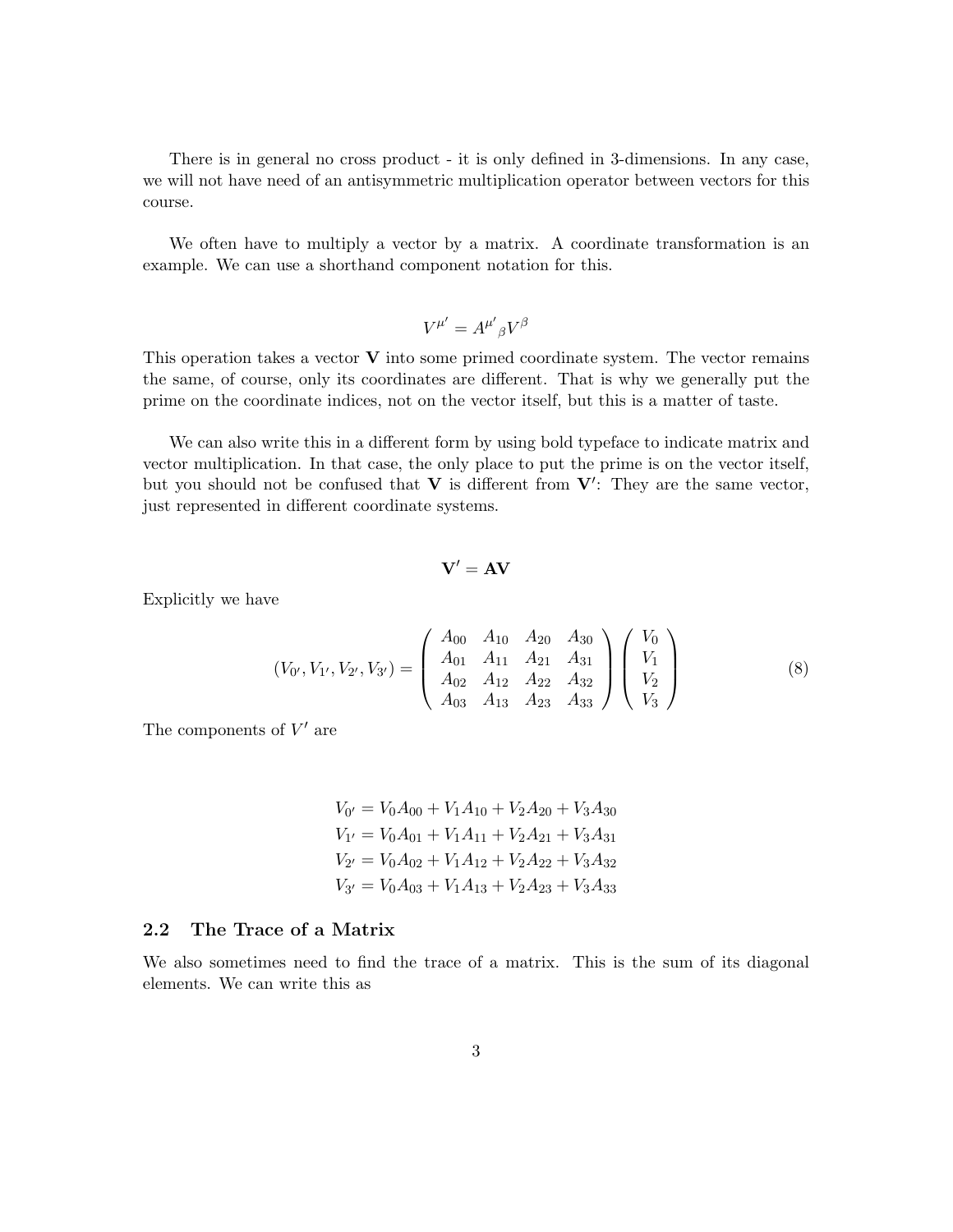trace(A) = 
$$
A^{\mu}{}_{\mu} = A^0{}_{0} + A^1{}_{1} + A^2{}_{2} + A^3{}_{3}
$$

In the matrix from Equation [8,](#page-2-0) this works out to  $A_{00} + A_{11} + A_{22} + A_{33}$ .

The trace of a matrix is also a contraction of the matrix on its two indices, but we can also contract objects that have a rank larger than two. We just have to specify which indices are being contracted. So, for instance, if we had a four-dimensional third-rank tensor,  $M^{\alpha}{}_{\beta\gamma}$ , we could contract it on its first and third indices as follows:

<span id="page-3-0"></span>
$$
M_{\beta} = M^{\alpha}{}_{\beta\alpha} \equiv M^{0}{}_{\beta 0} + M^{1}{}_{\beta 1} + M^{2}{}_{\beta 2} + M^{3}{}_{\beta 3} \tag{9}
$$

Or if we liked, we could contract it on its first and second like this:

<span id="page-3-1"></span>
$$
M_{\gamma} = M^{\alpha}{}_{\alpha\gamma} \equiv M^{0}{}_{0\gamma} + M^{1}{}_{1\gamma} + M^{2}{}_{2\gamma} + M^{3}{}_{3\gamma}
$$
\n
$$
\tag{10}
$$

In each case, we end up with a tensor of rank two lower than we started with, so in these examples we end up with two vectors. These vectors are in general distinct though, as you can tell by looking at Equations [9](#page-3-0) and [10;](#page-3-1) they have different components - unless  $M^{\alpha}{}_{\beta\gamma}$  is symmetric on its second and third indices.

We cannot take a contraction of the second and third components of M unless we raise one of them; just as in the case of the dot product, contraction is only defined between an upper (contravariant) and lower (covariant) index.

#### 2.3 Contravariant and Covariant Vectors

The terms *contravariant* and *covariant* vectors cause a lot of confusion when people begin to study general relativity. They are both just vectors in the way we generally think of them, but they are expressed in different bases, and they have different transformation properties. In contemporary work in GR "contravariant" and "covariant" have fallen out of favor. Alternate terms "dual-vector" or "one-form" have replaced covariant vector, and contravariant vectors are usually now referred to simply as vectors. The new nomenclature doesn't do anything to make the differences between the two objects less confusing, but it is less cumbersome. We will adopt it for the remainder of this section.

It is actually the need to have the contraction between two vectors on their indices yield an invariant scalar quantity that is the best way to think about the two kinds of objects. This is related to their transformation properties.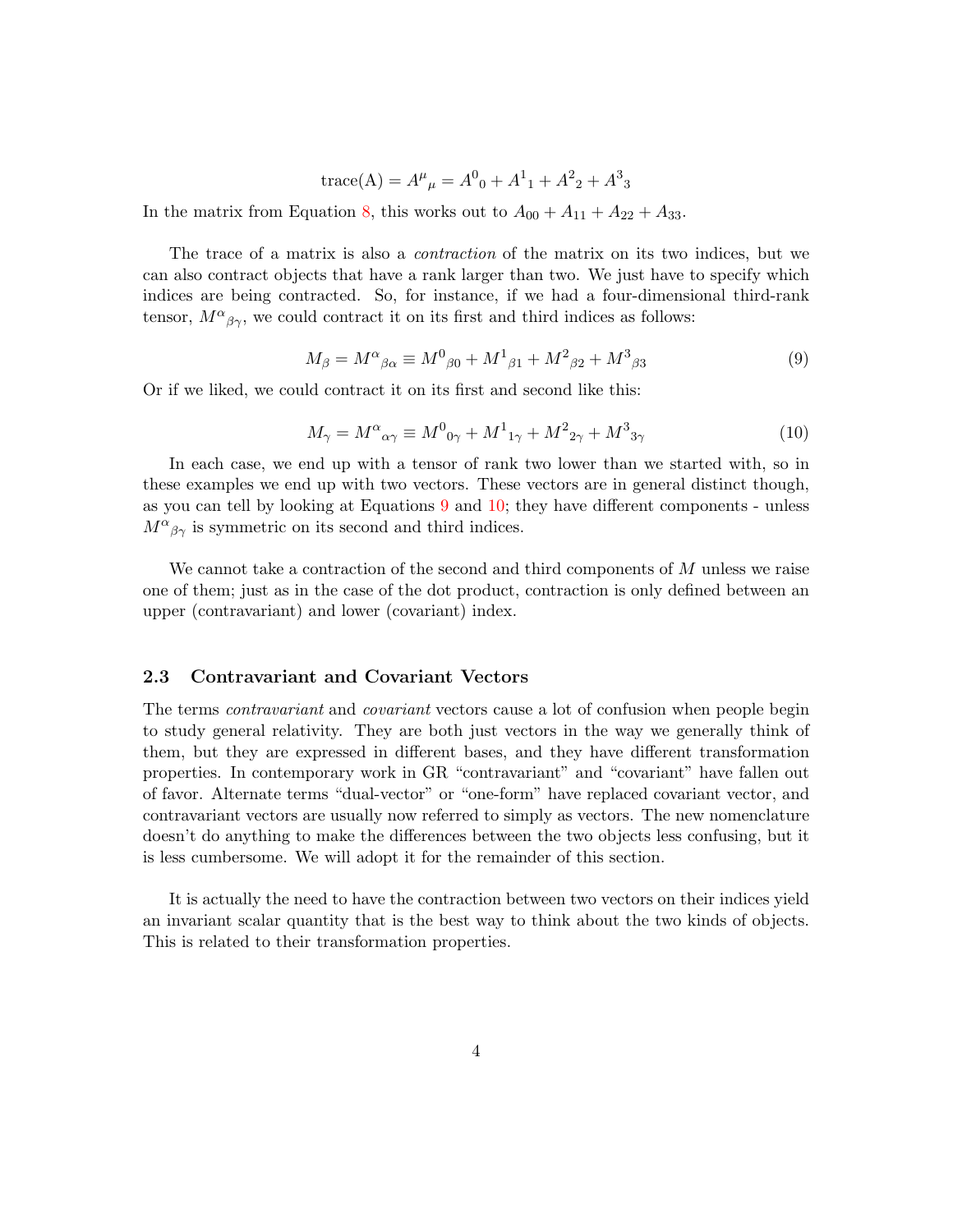If we consider a vector,  $\vec{V}$ , we know that we can write it as a combination of its components and basis vectors, for some basis  $\hat{a}_{\beta}$ .

$$
\vec{V} = V^{\beta} \hat{a}_{\beta} \tag{11}
$$

<span id="page-4-4"></span>
$$
= V^{0} \hat{a}_{0} + V^{1} \hat{a}_{1} + V^{2} \hat{a}_{2} + V^{3} \hat{a}_{3}
$$
\n
$$
(12)
$$

This expression gives a contravariant vector (it has a raised index), or from now on just vector, not a scalar. Each of the  $\hat{a}_{\beta}$  are individual vectors, they are not components of vectors like the  $V^{\beta}$ .<sup>[1](#page-4-0)</sup>

If we wished, we could write  $\vec{V}$  in terms of some other basis,  $\hat{a}_{\alpha'}$ , where the prime on the  $\alpha$  indicates that we are using a different set of basis vectors than before. Then we could write  $\vec{V}$  in terms of this new basis.

$$
\vec{V} = V^{\alpha'} \hat{a}_{\alpha'} \tag{13}
$$

<span id="page-4-2"></span>
$$
=V^{0'}\hat{a}_{0'} + V^{1'}\hat{a}_{1'} + V^{2'}\hat{a}_{2'} + V^{3'}\hat{a}_{3'}\tag{14}
$$

These two expressions are the same vector, but it is represented in two different coordinate systems, each with its own basis vectors. As such, the components of the vector are different in the different coordinates.

We know that we can express either coordinate basis in terms of the other if we employ some transformation matrix,  $\Lambda$ . For example, we could write,

$$
\hat{a}_{\alpha'} = \Lambda_{\alpha'}{}^{\beta} \hat{a}_{\beta} \tag{15}
$$

$$
= \Lambda_{\alpha'}{}^0 \hat{a}_0 + \Lambda_{\alpha'}{}^1 \hat{a}_1 + \Lambda_{\alpha'}{}^2 \hat{a}_2 + \Lambda_{\alpha'}{}^3 \hat{a}_3 \tag{16}
$$

If we substitute Equation [15](#page-4-1) into Equation [13](#page-4-2) we have the following:

<span id="page-4-3"></span>
$$
\vec{V} = V^{\alpha'} \hat{a}_{\alpha'} = V^{\alpha'} \Lambda_{\alpha'}{}^{\beta} \hat{a}_{\beta} \tag{17}
$$

Comparing Equations [17](#page-4-3) and [11](#page-4-4) we see that we can relate the components of  $\vec{V}$  in the two coordinate bases.

<span id="page-4-1"></span>
$$
V^{\beta} = V^{\alpha'} \Lambda_{\alpha'}{}^{\beta} \tag{18}
$$

Comparing Equation [17](#page-4-3) to Equation [15](#page-4-1) we see that the transformation to go from the primed vector components to the unprimed is the same as that to go from the unprimed to the primed basis vectors. In other words, the vector components and the basis vectors have inverse transformation properties.

<span id="page-4-0"></span><sup>&</sup>lt;sup>1</sup>Note: the index of a basis vector is lowered to allow the summation convention to work, and it is important so that the mathematical machinery we use will work. This does not mean that a vector basis is composed of covariant vectors (one-forms). The  $\hat{a}_{\beta}$  are vectors.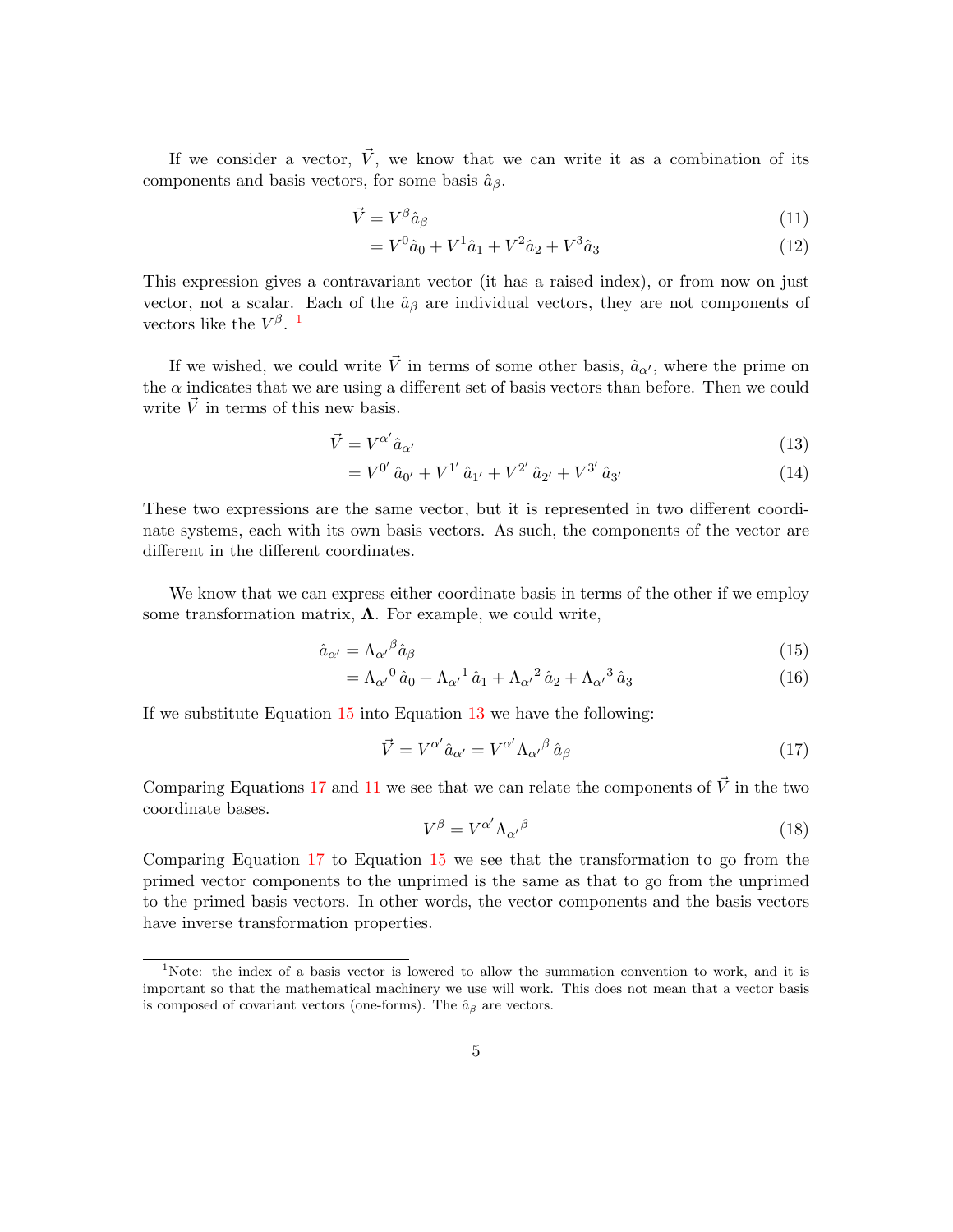We can perform the exact same analysis for contravariant vectors, from now on, oneforms. For instance, we can write a one-form  $\tilde{P}$  in terms of basis one-forms  $\hat{\omega}^{\alpha}$ .

$$
\tilde{P} = P_{\beta} \hat{\omega}^{\beta} \tag{19}
$$

As before, the raised index on  $\hat{\omega}^{\beta}$  does not mean that it is a vector. It is a basis one-form, and the raised index is simply a convenience to allow the summation convention to work with the one-form components  $P_\beta$ .

We could go through exactly the analysis for one-forms that we did for vectors. We would find that just as for vectors, the transformation properties of the one-form components are the inverse of the one-form bases - you can try this out if you wish. What's more, we would find that the one-forms transform inversely to the vectors. That is why they were called *contra*-variant vectors: their transformation properties were contrary to that of vectors. We have

$$
V^{\beta} = V^{\alpha'} \Lambda_{\alpha'}{}^{\beta} \tag{20}
$$

<span id="page-5-1"></span><span id="page-5-0"></span>
$$
P_{\beta} = P_{\alpha'} \Lambda^{\alpha'}{}_{\beta} \tag{21}
$$

And for the bases:

$$
\hat{\omega}^{\beta} = \hat{\omega}^{\alpha'} \Lambda_{\alpha'}^{\beta} \tag{22}
$$

$$
\hat{a}_{\beta} = \hat{a}_{\alpha'} \Lambda^{\alpha'}{}_{\beta} \tag{23}
$$

This might seem completely innocuous. It is not. If we write the contraction of  $\tilde{P}$  with  $\vec{V}$ we have  $V^{\beta}P_{\beta}$ , and we know that this is a scalar that should be invariant. So if we write it in another basis we should get the same result:  $V^{\beta}P_{\beta} = V^{\beta'}P_{\beta'}$ . Substituting explicitly from Equations [20](#page-5-0) and [21](#page-5-1) we get:

$$
V^{\beta}P_{\beta} = V^{\alpha'}\Lambda_{\alpha'}{}^{\beta}P_{\mu'}\Lambda^{\mu'}{}_{\beta}
$$
\n(24)

$$
=V^{\alpha'}P_{\mu'}\Lambda_{\alpha'}{}^{\beta}\Lambda^{\mu'}{}_{\beta} \tag{25}
$$

<span id="page-5-2"></span>
$$
=V^{\alpha'}P_{\mu'}\delta_{\alpha'}^{\mu'}\tag{26}
$$

$$
=V^{\alpha'}P_{\alpha'}\tag{27}
$$

Where  $\delta_{\alpha'}^{\mu'}$  is the Kronecker delta function:

$$
\delta_{\mu}{}^{\nu} \equiv \begin{cases} 1 & \colon & \mu = \nu \\ 0 & \colon & \mu \neq \nu \end{cases}
$$
 (28)

So if we use a one-form and a vector, we get the invariance of scalar quantities that we expect. If we use two one-forms or two vectors in a similar product we will not get this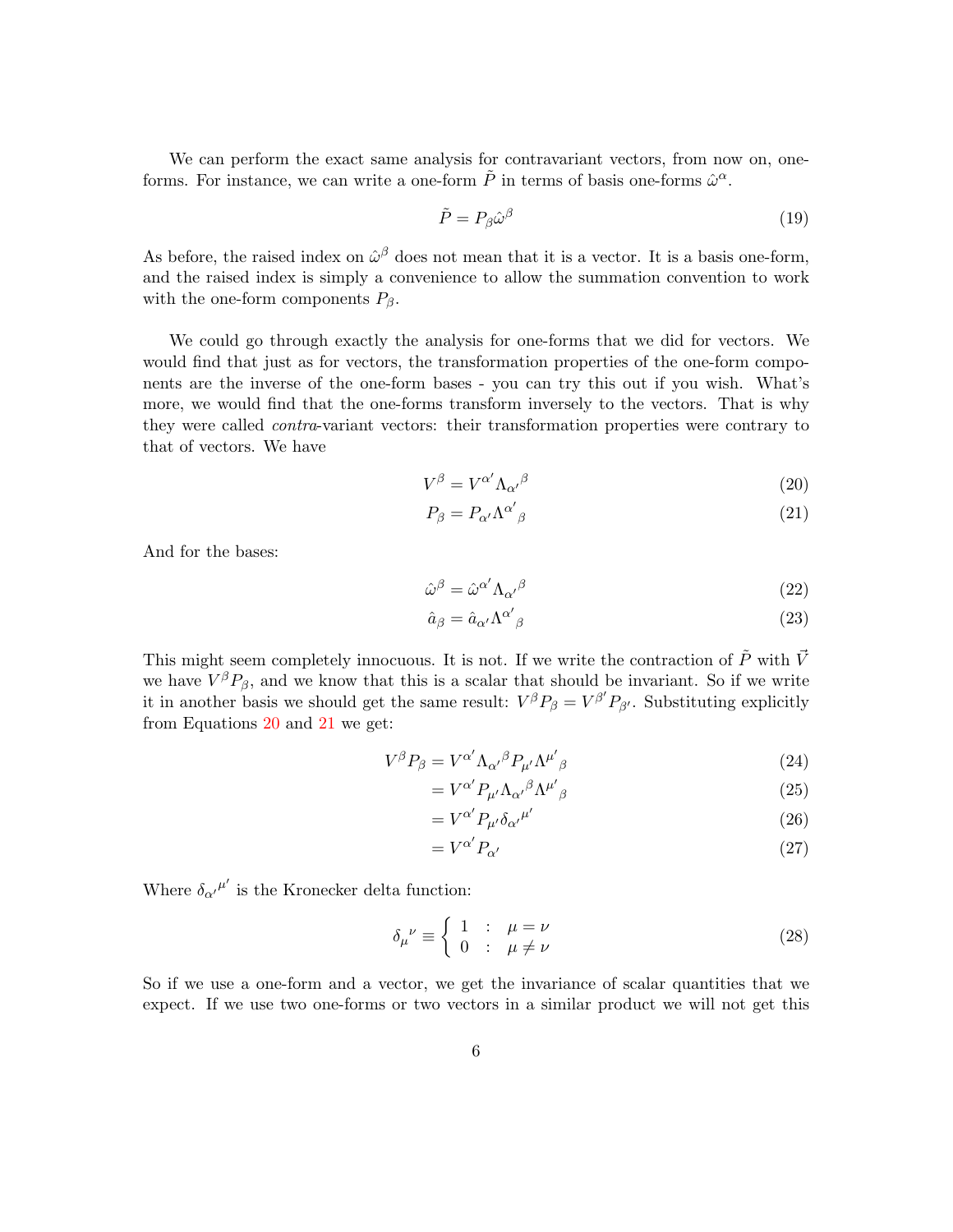invariance. You can try it by explicitly substituting as we have in Equation [24.](#page-5-2)

The most familiar one-form is probably the gradient of a scalar field. If you work out its transformation properties you will see that they are the inverse transformation properties of the position vector. This is because to take the gradient you must "divide" by the position. Try it and you will see. A (overly) general rule of thumb is, any time you divide by position you will get a one-form. If you do not, you will get a vector. The difference between the two is very often not important, but in relativity, where we cannot count on a single coordinate basis to describe all of space and time, we have to be especially careful about the transformation properties of the quantities we are working with. That is why the distinction between vectors and one-forms becomes so important when we work in GR.

## 3 Maxwell's Equations Are Invariant

We claimed that Maxwell's equations are invariant under Lorentz transformations. To show this we must show that  $F^{\mu\nu}$  and  $j^{\nu}$  transform like the four-vector position, **x**, under Lorentz transformations.

Recall that in 3+1 dimensions the Maxwell equations can be written as

<span id="page-6-0"></span>
$$
\frac{\partial F^{\mu\nu}}{\partial x^{\mu}} = \frac{4\pi}{c} j^{\nu} \tag{29}
$$

and

$$
\frac{\partial F^{\mu\nu}}{\partial x^{\alpha}} + \frac{\partial F^{\nu\alpha}}{\partial x^{\mu}} + \frac{\partial F^{\alpha\mu}}{\partial x^{\nu}} = 0
$$
\n(30)

The four-vector current density  $j^{\nu}$  is

$$
j^{\nu} \equiv (c\rho, j_x, j_y, j_z) \tag{31}
$$

We will begin with the current density j. It is the four-current and has parts made up of the normal 3-current density and the charge density,  $\rho$ .

$$
\mathbf{j} \equiv (c\rho, j_x, j_y, j_z) \tag{32}
$$

We can write the charge density as follows:

$$
\rho = qn = qn_0\gamma \tag{33}
$$

and similarly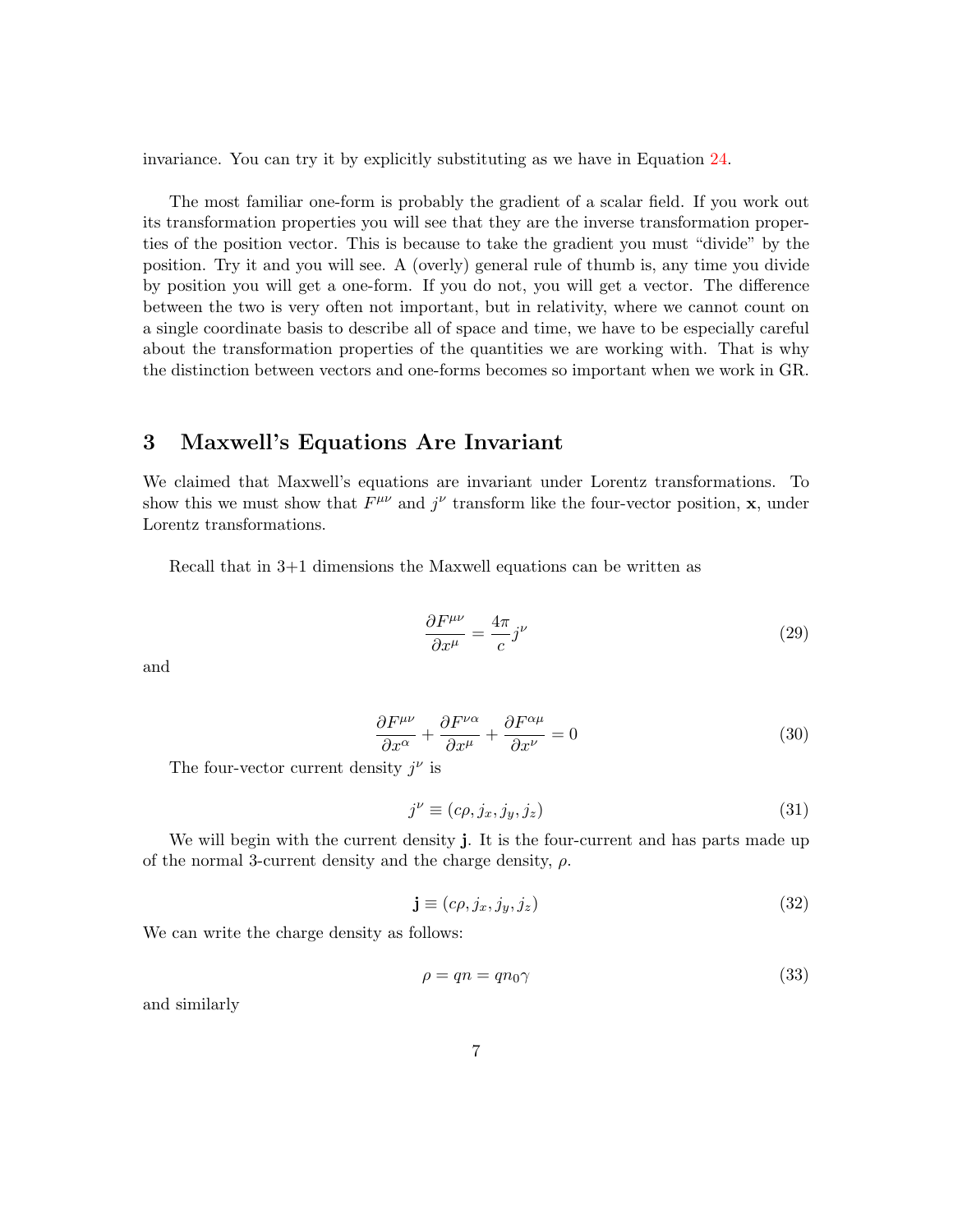$$
j_i = qnv_i = qn_0 \gamma v_i \tag{34}
$$

with

$$
\gamma \equiv \frac{1}{\sqrt{1 - (v/c)^2}}\tag{35}
$$

and  $q$  is the charge on a particle,  $n_0$  is the number of particles per unit volume in the restframe of the particles and  $v$  is the speed at which the particles flow. If we have different kinds of particles with different charges we can treat each type separately, so in the interest of simplicity we will assume that all the particles are the same; it costs us no generality.

We know that the charge will satisfy the continuity equation:

<span id="page-7-0"></span>
$$
\nabla \cdot \mathbf{J} + \frac{\partial \rho}{\partial t} = 0 \tag{36}
$$

where **J** is the usual 3-dimensional current density. Charge is conserved in any given frame according to Equation [36.](#page-7-0) In other words, no charges are created or destroyed, they merely move about.

We can write the current density in terms of the four-velocity  $\mathbf{U} = (\gamma, v_x \gamma, v_y \gamma, v_z \gamma)$  if we like.

$$
j_{\mu} = q n_0 U_{\mu} \tag{37}
$$

and Equation [36](#page-7-0) in terms of  $j_{\mu}$ :

$$
j^{\mu}_{\ \mu} = 0 \tag{38}
$$

Since the charge current density is the product of a scalar (rest-frame charge density) and a four-vector (four-velocity), it must itself be a four-vector. As such it is invariant under Lorentz transformations.

To show that  $F^{\mu\nu}$  is invariant we must show that each of its indices transform as a four-vector. Begin by writing one of the combined Maxwell equations as it would appear in a different coordinate system:

<span id="page-7-1"></span>
$$
\frac{\partial F^{\alpha'\beta'}}{\partial x_{\alpha'}} = \frac{4\pi}{c} j^{\beta'} \tag{39}
$$

We know we can use the Lorentz transformation to write the quantities in these equations in terms of unprimed coordinates as follows:

$$
\frac{\partial}{\partial x_{\alpha'}} = \Lambda^{\mu}_{\alpha'} \frac{\partial}{\partial x_{\mu}} \tag{40}
$$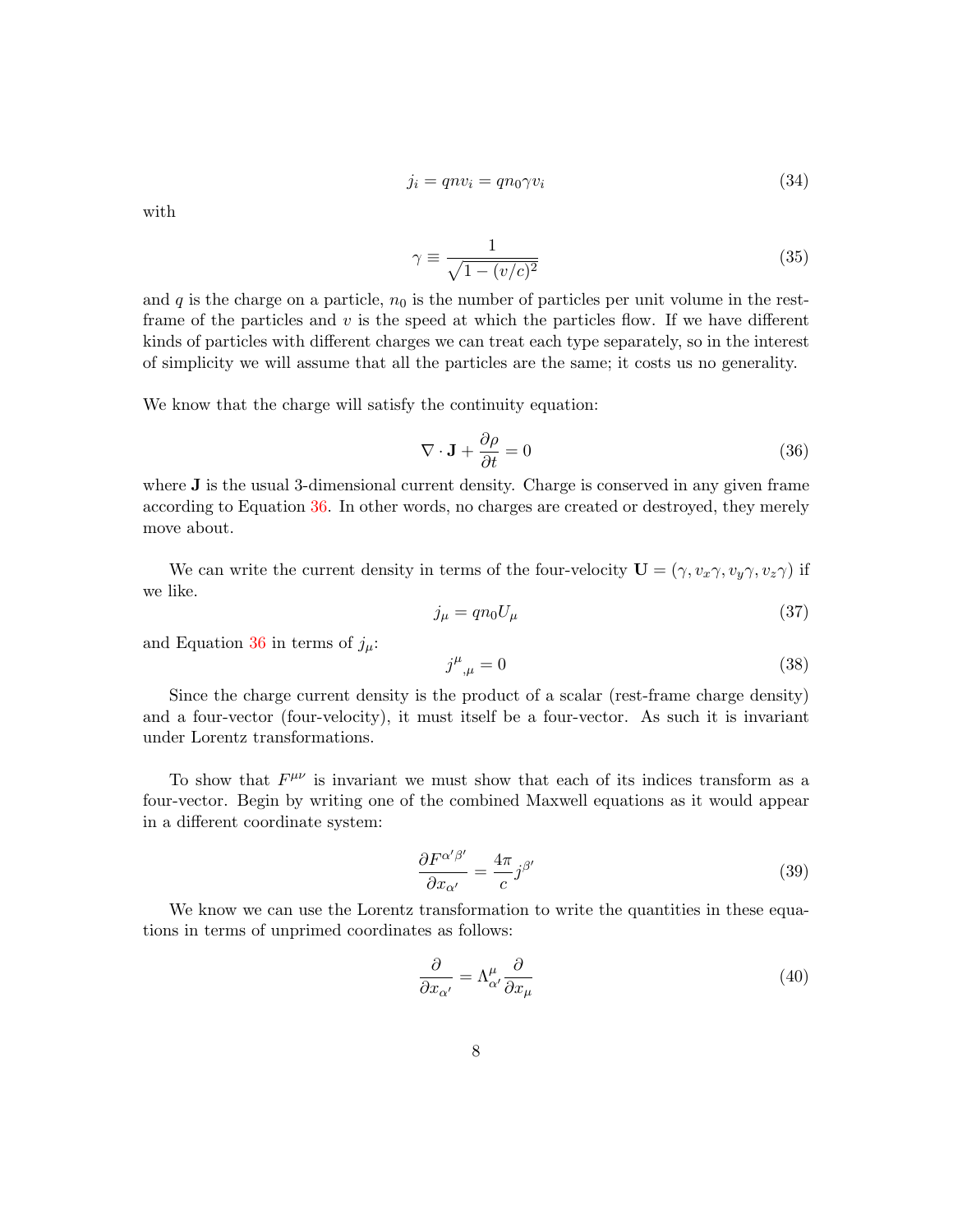and

$$
j^{\beta'} = \Lambda^{\beta'}_{\sigma} j^{\sigma} \tag{41}
$$

We can substitute these expressions into Equation [39.](#page-7-1)..

$$
\Lambda^{\mu}{}_{\alpha'}\frac{\partial F^{\alpha'\beta'}}{\partial x_{\mu}} = \frac{4\pi}{c}\Lambda^{\beta'}{}_{\sigma}j^{\sigma}
$$
\n(42)

and then multiply the result by  $\Lambda^{\nu}{}_{\beta'}$  to get

$$
\Lambda^{\nu}{}_{\beta'}\Lambda^{\mu}{}_{\alpha'}\frac{\partial F^{\alpha'\beta'}}{\partial x_{\mu}} = \frac{4\pi}{c}\Lambda^{\nu}{}_{\beta'}\Lambda^{\beta'}{}_{\sigma}j^{\sigma}
$$
\n(43)

Now, using the identity  $\Lambda^{\nu}{}_{\beta'}\Lambda^{\beta'}{}_{\sigma} = \eta^{\nu}{}_{\sigma}$  we arrive at

$$
\Lambda^{\nu}{}_{\beta'}\Lambda^{\mu}{}_{\alpha'}\frac{\partial F^{\alpha'\beta'}}{\partial x_{\mu}} = \frac{4\pi}{c}j^{\nu}
$$
\n(44)

Combining this with Equation [29](#page-6-0) we get

<span id="page-8-0"></span>
$$
\Lambda^{\nu}{}_{\beta'}\Lambda^{\mu}{}_{\alpha'}\frac{\partial F^{\alpha'\beta'}}{\partial x_{\mu}} = \frac{\partial F^{\mu\nu}}{\partial x_{\mu}}\tag{45}
$$

Now, we know that a simple coordinate transformation must be linear, in that any change in the field in one reference frame must be mirrored in any other frame in a linear way: doubling the field in one frame must double it in another. What's more, we cannot create a field simply by changing our frame of reference: If no field exists in one frame, then no field can exist in any other. With these conditions we know that the fields in the two frames must be related in the following way

<span id="page-8-1"></span>
$$
F^{\mu\nu} = M^{\mu\nu}{}_{\alpha'\beta'} F^{\alpha'\beta'} \tag{46}
$$

for some constant coefficients  $M^{\mu\nu}{}_{\alpha'\beta'}$ . We thus can rewrite Equation [45](#page-8-0) as

$$
\Lambda^{\nu}{}_{\beta'}\Lambda^{\mu}{}_{\alpha'}\frac{\partial F^{\alpha'\beta'}}{\partial x_{\mu}} = \frac{\partial M^{\mu\nu}{}_{\alpha'\beta'}F^{\alpha'\beta'}}{\partial x_{\mu}}\tag{47}
$$

Since the coefficients  $M^{\mu\nu}{}_{\alpha'\beta'}$  are constant we can remove them from the derivative on the right hand side, leaving us with

$$
\Lambda^{\nu}{}_{\beta'}\Lambda^{\mu}{}_{\alpha'}\frac{\partial F^{\alpha'\beta'}}{\partial x_{\mu}} = M^{\mu\nu}{}_{\alpha'\beta'}\frac{\partial F^{\alpha'\beta'}}{\partial x_{\mu}}\tag{48}
$$

and since these equations must be true for arbitrary  $F^{\mu\nu}$ , it must be true that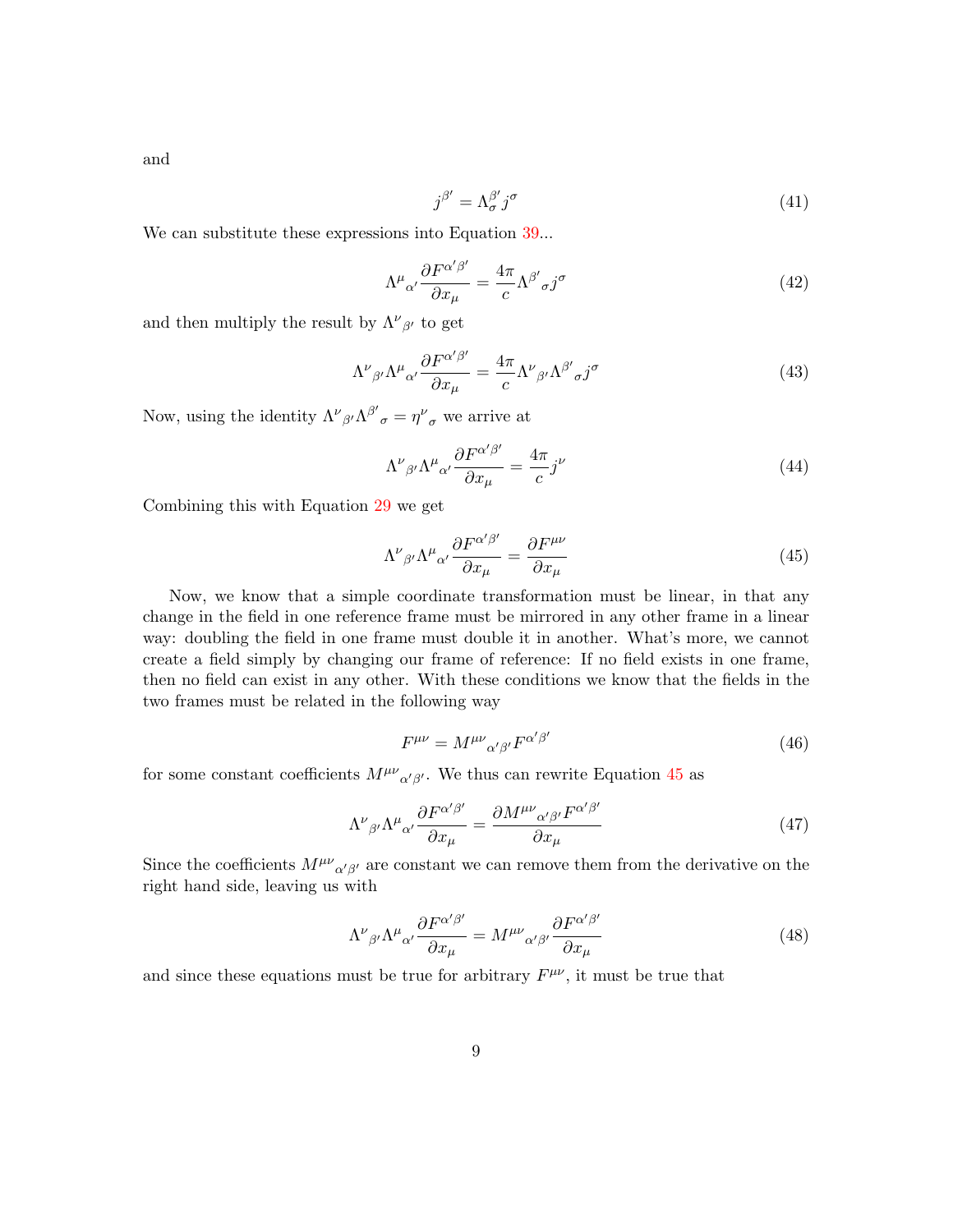$$
\Lambda^{\nu}{}_{\beta'}\Lambda^{\mu}{}_{\alpha'} = M^{\mu\nu}{}_{\alpha'\beta'}\tag{49}
$$

This last relation allows us to rewrite Equation [46](#page-8-1) as follows...

$$
F^{\mu\nu} = \Lambda^{\mu}{}_{\alpha'} \Lambda^{\nu}{}_{\beta'} F^{\alpha'\beta'} \tag{50}
$$

This is exactly what we wished to show, that each of the indices of  $F^{\mu\nu}$  transformed like the position four-vector. Since both  $F^{\mu\nu}$  and  $j^{\nu}$  are invariant under Lorentz transformations, the Maxwell's equations are as well.

# 4 Deriving the Riemann Tensor from Parallel Transport

By definition, the parallel transport a vector along some path, its covariant derivative along that path must vanish, or in other words,

<span id="page-9-1"></span>
$$
\frac{\partial V^{\alpha}}{\partial x^{\beta}} + V^{\mu} \Gamma^{\alpha}{}_{\mu\beta} = 0 \tag{51}
$$

We had shown that in parallel transporting a vector along a coordinate path we had a change in the vector given by

<span id="page-9-0"></span>
$$
\delta V_{x^1=a}^{\alpha} = -\int_{x^1=a} \Gamma^{\alpha}{}_{\nu 2} V^{\nu} dx^2 \tag{52}
$$

We had four similar contributions from the four path segments enclosing our region of space, as shown in Figure [2.](#page-10-0) These segments are:

segment 1: (A to B) 
$$
x^1
$$
 =  $a \rightarrow a + \delta a$   $x^2$  = b  
segment 2: (B to C)  $x^2$  =  $b \rightarrow b + \delta b$   $x^1$  =  $a + \delta a$   
segment 3: (C to D)  $x^1$  =  $a + \delta a \rightarrow a$   $x^2$  =  $b + \delta b$   
segment 4: (D to A)  $x^2$  =  $b + \delta b \rightarrow b$   $x^1$  = a

For each segment we have a contribution like Equation  $52$  to the change in the vector  $V^{\alpha}$ . Explicitly these are

segment 1: (A to B) 
$$
\delta V_1^{\alpha} = \int_{x^2=b} \Gamma^{\alpha}{}_{\nu 2}V^{\nu}dx^1
$$
  
segment 2: (B to C)  $\delta V_2^{\alpha} = \int_{x^1=a+\delta a} \Gamma^{\alpha}{}_{\nu 2}V^{\nu}dx^2$   
segment 3: (C to D)  $\delta V_3^{\alpha} = -\int_{x^2=b+\delta b} \Gamma^{\alpha}{}_{\nu 2}V^{\nu}dx^1$   
segment 4: (D to A)  $\delta V_4^{\alpha} = -\int_{x^1=a} \Gamma^{\alpha}{}_{\nu 2}V^{\nu}dx^2$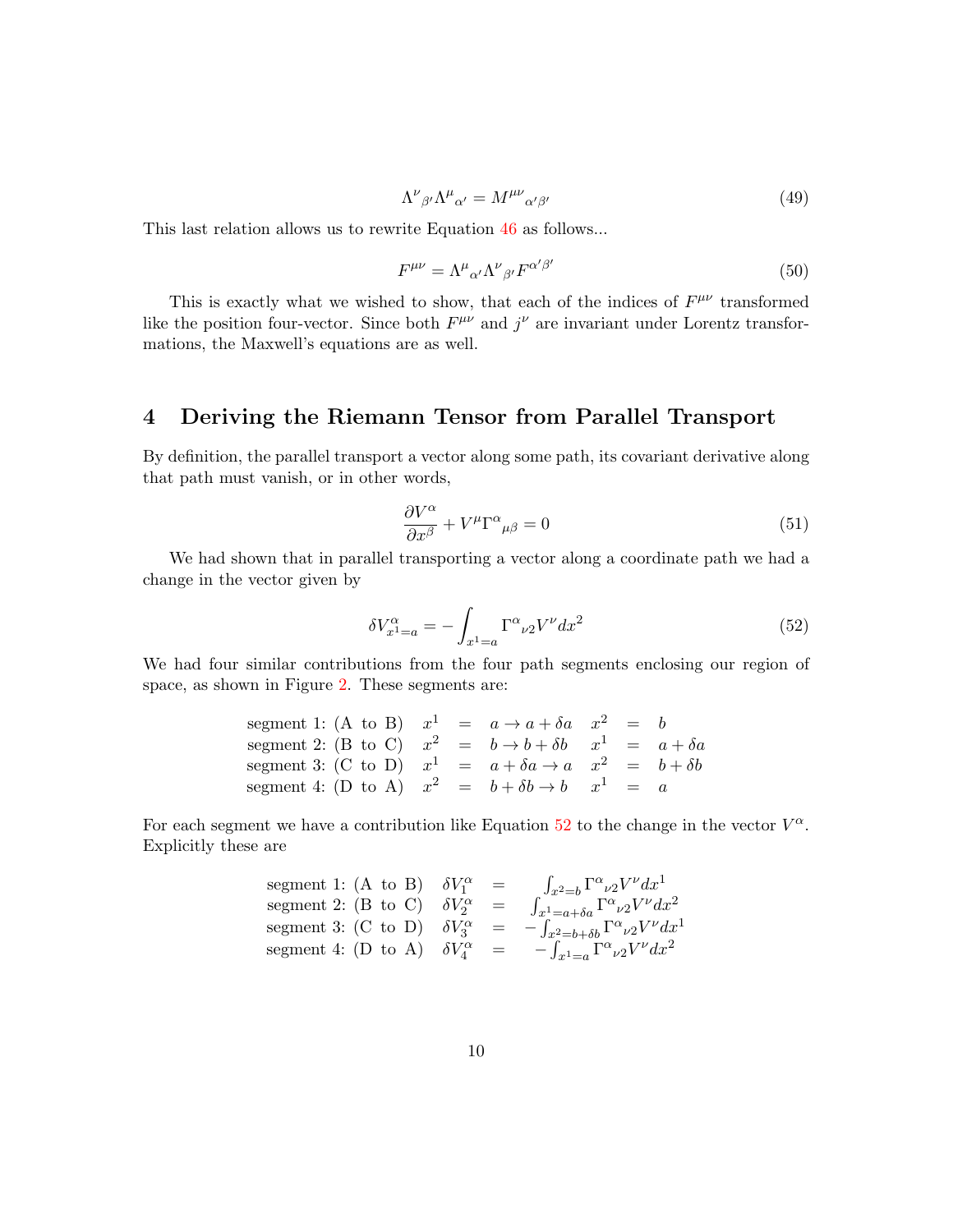

<span id="page-10-0"></span>Figure 2: A possible path around which to parallel transport a vector. Credit: [http:](http://www.mth.uct.ac.za/omei/gr/chap6/node9.html) [//www.mth.uct.ac.za/omei/gr/chap6/node9.html](http://www.mth.uct.ac.za/omei/gr/chap6/node9.html).

The negative signs account for the change in direction of the path on the different segments. Adding up all these changes we will find that the difference in the vector is

$$
V_{final}^{\alpha} - V_{initial}^{\alpha} = \int_{x^2=b} \Gamma^{\alpha}{}_{\nu 2} V^{\nu} dx^1 + \int_{x^1=a+\delta a} \Gamma^{\alpha}{}_{\nu 2} V^{\nu} dx^2
$$

$$
- \int_{x^2=b+\delta b} \Gamma^{\alpha}{}_{\nu 2} V^{\nu} dx^1 - \int_{x^1=a} \Gamma^{\alpha}{}_{\nu 2} V^{\nu} dx^2
$$
(53)

Since  $\delta a$  and  $\delta b$  are both small, we can expand these expressions and deal with just the first order terms. This will give us the simpler expression

$$
V_{final}^{\alpha} - V_{initial}^{\alpha} = \int_{a}^{a + \delta a} \delta b \frac{\partial}{\partial x^{2}} \left[ \Gamma^{\alpha}{}_{\nu 1} V^{\nu} \right] dx^{1} - \int_{b}^{b + \delta b} \delta a \frac{\partial}{\partial x^{1}} \left[ \Gamma^{\alpha}{}_{\nu 2} V^{\nu} \right] dx^{2} \tag{54}
$$

To first order we can integrate to get

$$
V_{final}^{\alpha} - V_{initial}^{\alpha} = \delta b \delta a \left[ \frac{\partial}{\partial x^2} \left[ \Gamma^{\alpha}{}_{\nu 1} V^{\nu} \right] - \frac{\partial}{\partial x^1} \left[ \Gamma^{\alpha}{}_{\nu 2} V^{\nu} \right] \right]
$$
(55)

We can differentiate the terms inside the square brackets and replace the derivative of  $V^{\nu}$ using Equation [51,](#page-9-1) relabeling the indices as necessary. After making this substitution and relabeling dummy indices we will find that the change in the vector is given by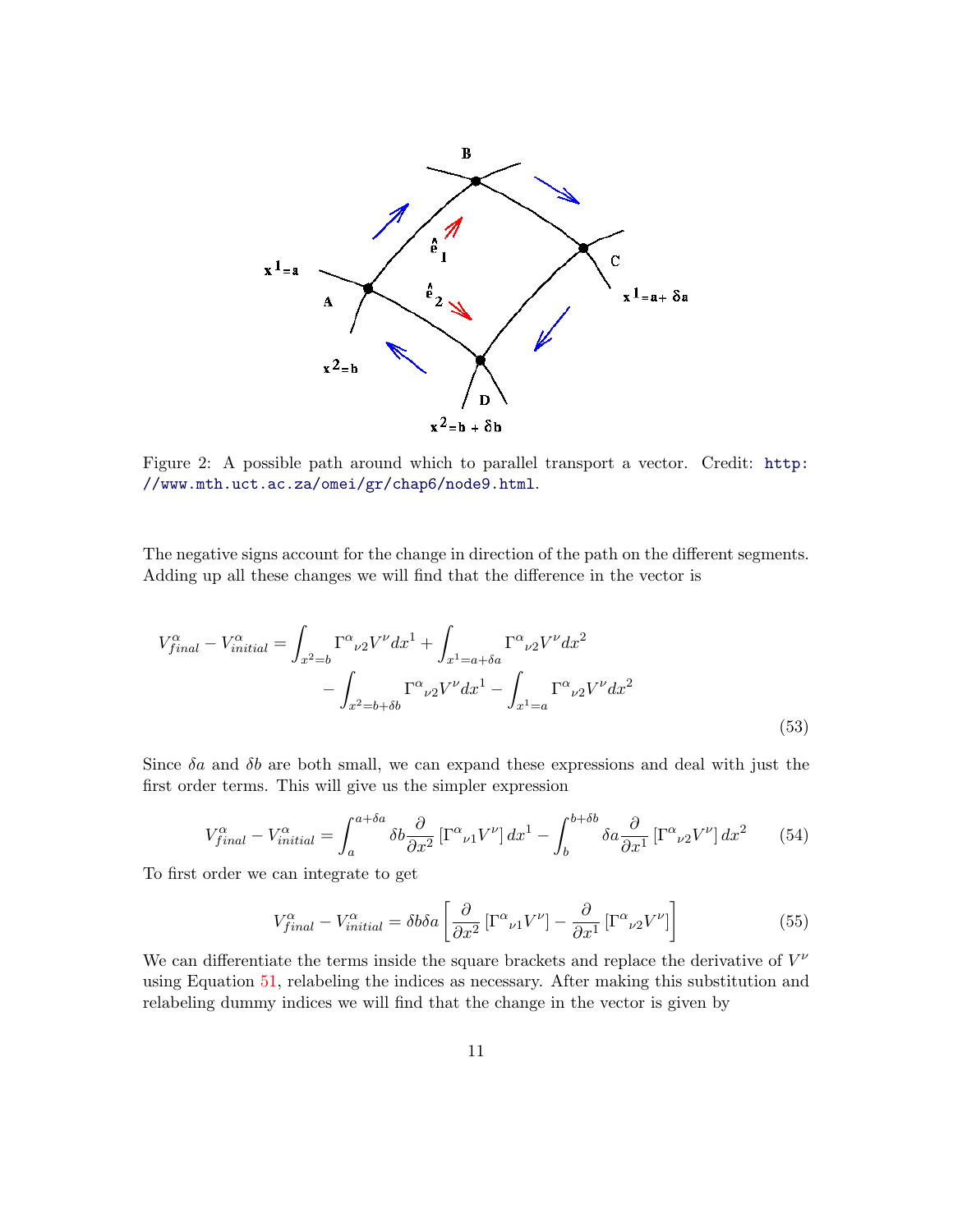$$
V_{final}^{\alpha} - V_{initial}^{\alpha} = \delta b \delta a \left[ \frac{\partial}{\partial x^2} \Gamma^{\alpha}{}_{\nu 1} - \frac{\partial}{\partial x^1} \Gamma^{\alpha}{}_{\nu 2} + \Gamma^{\alpha}_{\nu 2} \Gamma^{\nu}{}_{\mu 1} - \Gamma^{\alpha}_{\nu 1} \Gamma^{\nu}{}_{\mu 2} \right] V^{\nu} \tag{56}
$$

This is the same equation we had before, with 1 here taking the place of  $\sigma$  in the main text, and 2 taking the place of  $\lambda$ . As before, the term inside the square brackets is the Riemann curvature tensor.

# 5 Gauge Transformations

Gauge transformations are changes to a function that allow it to remain a solution to some mathematical operator. They are most familiar from the study of electricity and magnetism, where we have the four Maxwell equations.

$$
\nabla \cdot \mathbf{E} = \frac{\rho}{\epsilon_0} \tag{57}
$$

$$
\nabla \times \mathbf{E} + \frac{\partial \mathbf{B}}{\partial t} = 0 \tag{58}
$$

$$
\nabla \cdot \mathbf{B} = 0 \tag{59}
$$

$$
\nabla \times \mathbf{B} - \mu_0 \epsilon_0 \frac{\partial \mathbf{E}}{\partial t} = \mu_0 \mathbf{J}
$$
 (60)

The fields **E** and **B** are related to potentials  $\Phi$  and **A**, respectively, as

$$
\mathbf{E} = -\nabla \Phi \tag{61}
$$

$$
\mathbf{B} = \nabla \times \mathbf{A} \tag{62}
$$

We can modify the potentials if we like as follows

$$
\mathbf{A} \to \mathbf{A} + \nabla \Lambda \tag{63}
$$

$$
\phi \to \Phi - \frac{\partial \Lambda}{\partial t} \tag{64}
$$

for an arbitrary function  $\Lambda$ . Any such choice of potentials will satisfy the Maxwell equations if the potentials satisfied them before the transformation was applied. For details see [Jackson](#page-14-0) [\(1975\)](#page-14-0). We are then free to choose potentials such that

<span id="page-11-0"></span>
$$
\nabla \cdot \mathbf{A} + \frac{\partial \Phi}{\partial t} = 0 \tag{65}
$$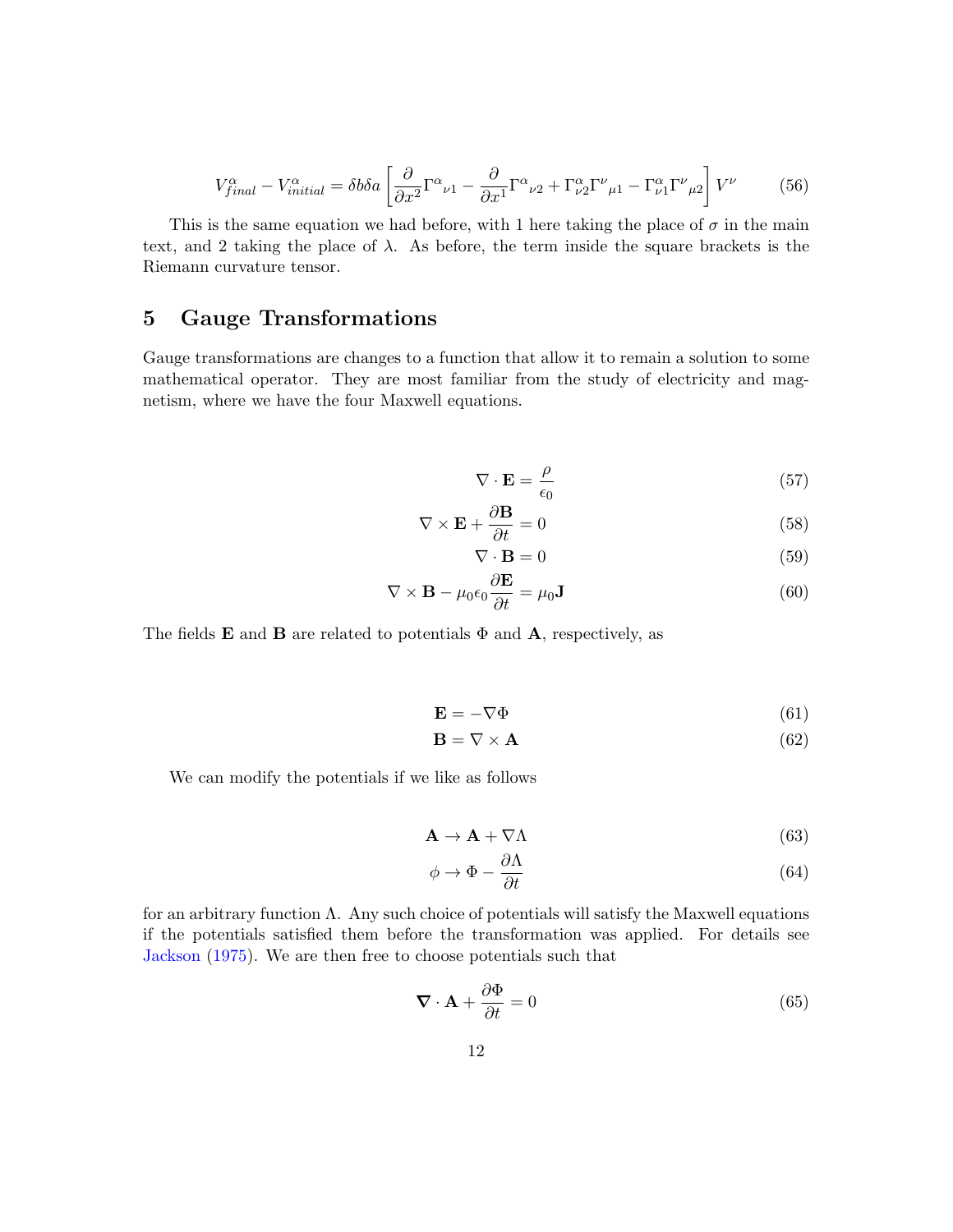Any family of such solutions form a set of solutions of the Maxwell equations under the chosen gauge condition [65,](#page-11-0) which in this example is called the Lorentz gauge, though it is completely unrelated to the one for gravity having the same name. The arbitrary choice of gauge for the solutions to the linearized gravity equations is similar enough in process to the electromagnetic case that both are called gauge transformations.

For the gravitational case, it is not the properties of the fields we wish to understand, it is the properties of the metric tensor of the perturbed flat spacetime. In particular, we can explore the behavior of this metric under small changes in coordinate. Imagine we have

$$
x^{\alpha'} = x^{\alpha} + \xi^{\alpha}(x^{\beta})
$$
\n(66)

for  $\xi$  small, of the same order as h. Then we also have

$$
x^{\alpha} = x^{\alpha'} - \xi^{\alpha}(x^{\beta'}) \tag{67}
$$

Differentiating these expressions we get

<span id="page-12-0"></span>
$$
\frac{\partial x^{\alpha'}}{\partial x^{\beta}} = x^{\alpha}_{,\beta} + \xi^{\alpha}_{,\beta} \tag{68}
$$

and

<span id="page-12-1"></span>
$$
\frac{\partial x^{\alpha}}{\partial x^{\beta'}} = x^{\alpha}_{,\beta} - \xi^{\alpha}_{,\beta} \tag{69}
$$

since to first order  $\xi^{\alpha}_{,\beta} = \xi^{\alpha}_{,\beta'}$ .

We can transform the metric using the following expression

<span id="page-12-2"></span>
$$
g_{\alpha'\beta'}(x') = x^{\gamma}_{,\alpha'} x^{\delta}_{,\beta'} g_{\gamma\delta}(x)
$$
\n(70)

Substituting Equations [68](#page-12-0) and [69](#page-12-1) into Equation [70](#page-12-2) we find that we can express the metric in the new coordinates as

$$
g_{\alpha'\beta'}(x') = \eta_{\alpha\beta} + h_{\alpha\beta} + \xi^{\alpha}_{,\beta} - \xi^{\beta}_{,\alpha}
$$
\n(71)

This is exactly like the metric in the original coordinates, except that we must identify the perturbation as a slightly transformed perturbation  $h_{\alpha'\beta'}$ .

$$
h_{\alpha'\beta'} = h_{\alpha\beta} + \xi^{\alpha}_{,\beta} - \xi^{\beta}_{,\alpha} \tag{72}
$$

These types of transformations are called gauge transformations because of their similarity to the gauge transformations of electromagnetism. Note that we have four independent equations in Equations [68](#page-12-0) and [69,](#page-12-1) so we have four parameters we can use to set a gauge.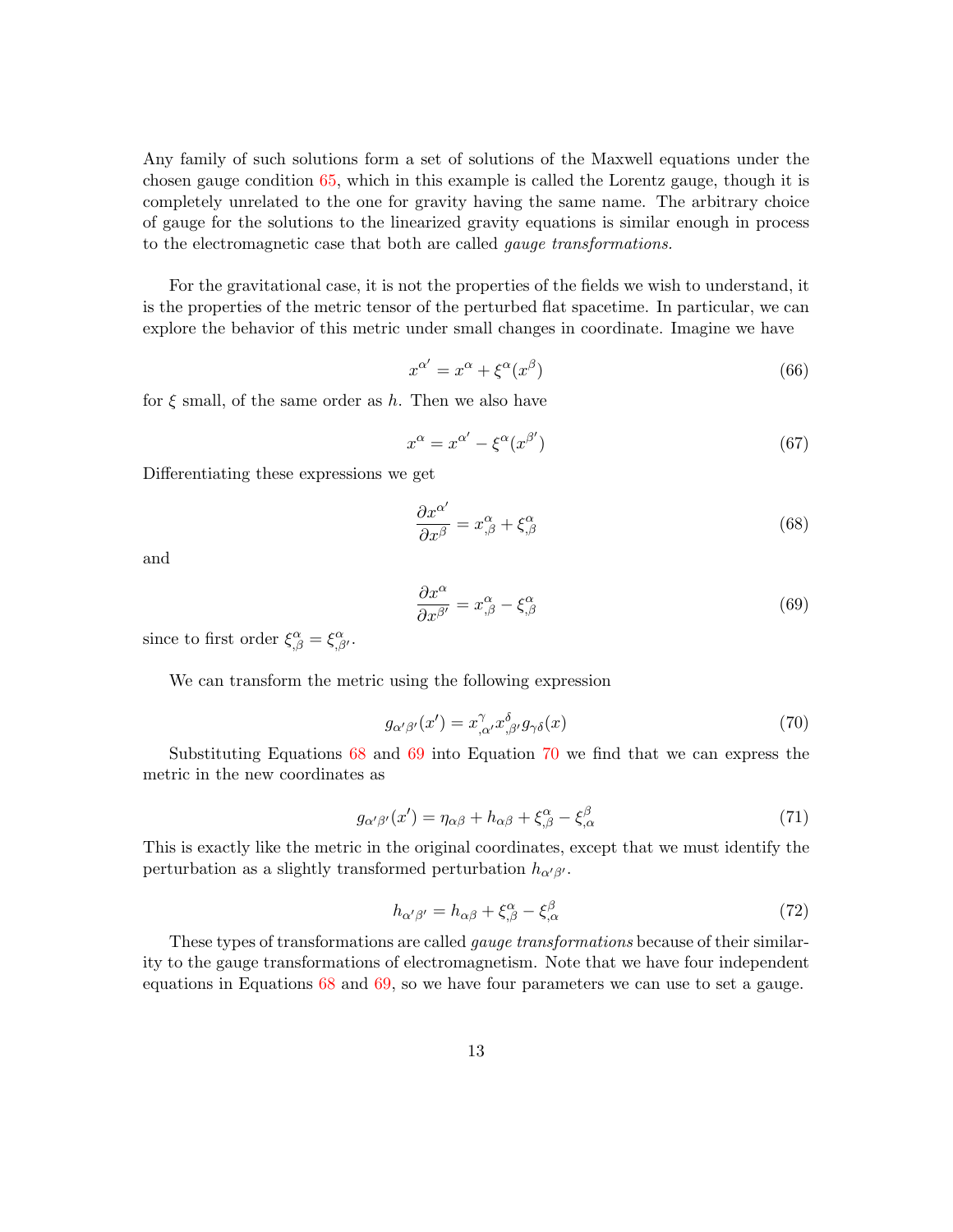#### 5.1 Background Lorentz Transformations

Because we assume we are working in a nearly-flat region of spacetime, we can also perform transformations that look very much like Lorentz transformations in special relativity. Recall that Lorentz transformations, in addition to the familiar rotations or translations, can also give a boost to switch us from one inertial frame to another. So in our nearly flat space we can write

$$
g_{\alpha'\beta'} = \Lambda^{\mu}{}_{\alpha'}\Lambda^{\nu}{}_{\beta'}g_{\mu\nu} = \Lambda^{\mu}{}_{\alpha'}\Lambda^{\nu}{}_{\beta'}\eta_{\mu\nu} + \Lambda^{\mu}{}_{\alpha'}\Lambda^{\nu}{}_{\beta'}h_{\mu\nu}
$$
\n(73)

This equation looks suspiciously like a tensor equation, but it is not. The transformation  $\Lambda$  is only defined in this local region of nearly-flat spacetime, and h is definitely not a tensor. But if we confine ourselves to this Minkowski-like region of spacetime then we can treat  $h$ like a tensor. This is very convenient. For instance, if h were a tensor we could write the Riemann curvature tensor in terms of it. You can try this if you like; just substitute the nearly flat form of g into Equation [62](#page-0-0) in Geometry and Gravity in Weak Fields (hereafter, WF). The result is to replace each g in Equation  $62$  (WF) with an h. Because these are not true Lorentz transformations (they are defined only on the locally flat background Minkowski spacetime, not on the entire curved spacetime of GR), we call these *background* Lorentz transformations.

#### 6 Polarization

We wish to know how a passing gravitational wave will affect two particles on nearby geodesics. To understand this problem we can employ the equation of geodesic deviation, which tells us how adjacent geodesics<sup>[2](#page-13-0)</sup> vary with respect to one another. In a flat spacetime like Minkowski space, geodesics that are parallel in one region will be parallel everywhere, but that is not the case when the spacetime is curved.

We can imagine two test particles are essentially at rest and separated by a displacement vector  $\xi^{\alpha}$ . The geodesic deviation equation for these particles is

$$
\nabla_U \nabla_U \xi^{\alpha} = R^{\alpha}{}_{\mu\nu\beta} U^{\mu} U^{\nu} \xi^{\beta} \tag{74}
$$

The four-velocities for the particles are  $U = (1, 0, 0, 0)$  to first order because they move only very slowly. The two covariant derivatives  $\nabla_U$  simplify to being regular derivatives with respect to proper time because that is the only non-zero part of the four-velocities U. So we can simplify the geodesic deviation equation as follows (we write the remaining equations with the first index on R lowered, just to simplify the expressions; it makes no difference to the result)

<span id="page-13-0"></span><sup>&</sup>lt;sup>2</sup>Recall that a geodesic is the spacetime path followed by an object in free fall. It is the closest thing to a straight line in curved spaces.